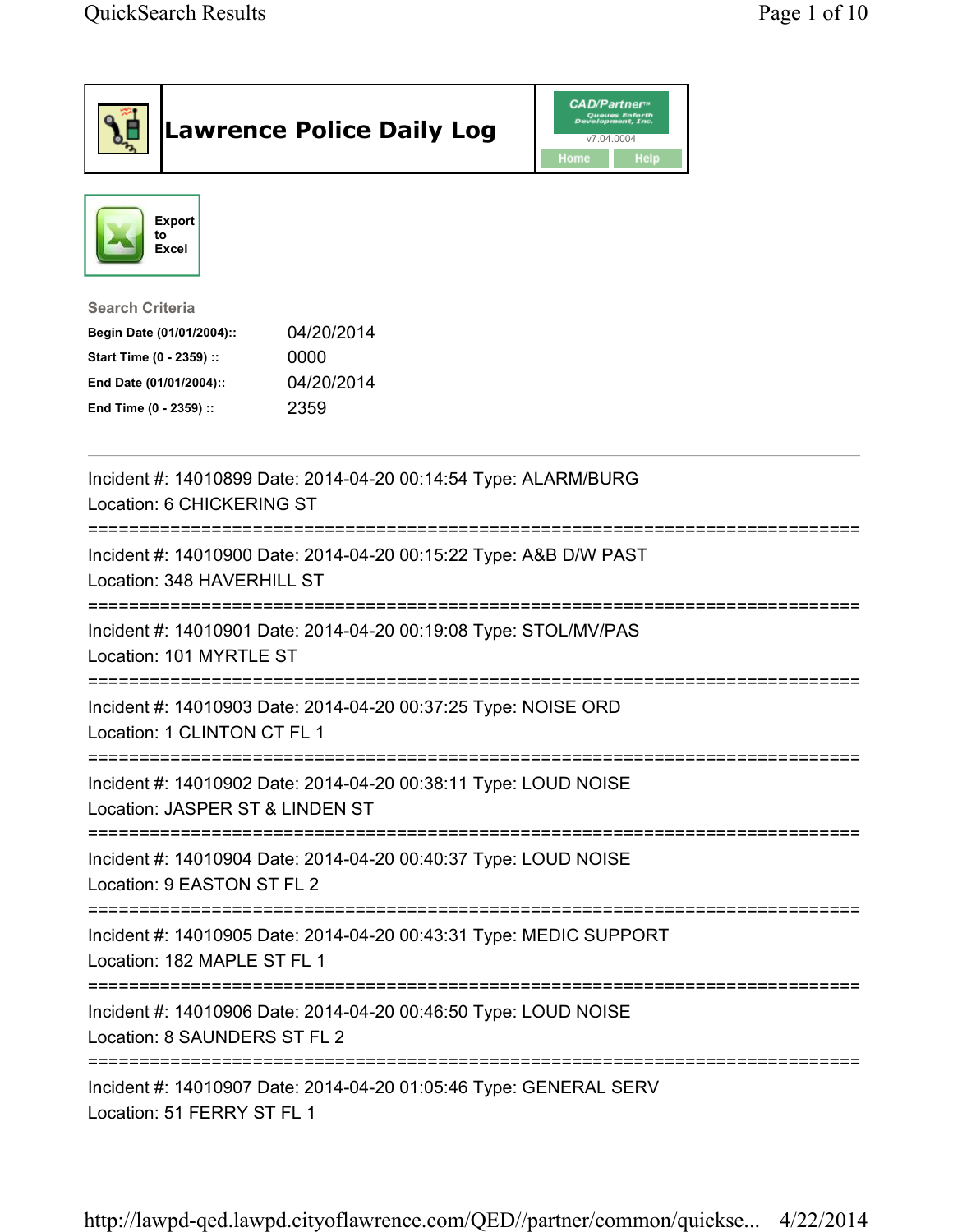| Incident #: 14010908 Date: 2014-04-20 01:08:44 Type: DISTURBANCE<br>Location: 39 HANCOCK ST                                         |
|-------------------------------------------------------------------------------------------------------------------------------------|
| Incident #: 14010909 Date: 2014-04-20 01:13:26 Type: GUN CALL<br>Location: AMESBURY ST & CANAL ST<br>==========================     |
| Incident #: 14010910 Date: 2014-04-20 01:16:57 Type: NOISE ORD<br>Location: 9 WILLIAM ST FL 1                                       |
| Incident #: 14010911 Date: 2014-04-20 01:26:42 Type: B&E/MV/PAST<br>Location: 200 COMMON ST<br>==================================== |
| Incident #: 14010912 Date: 2014-04-20 01:29:13 Type: NOISE ORD<br>Location: 166 SPRUCE ST FL 3<br>================================  |
| Incident #: 14010913 Date: 2014-04-20 01:30:41 Type: NOISE ORD<br>Location: JASPER ST & LINDEN ST                                   |
| Incident #: 14010914 Date: 2014-04-20 01:49:40 Type: NOISE ORD<br>Location: 85 NEWBURY ST FL 3                                      |
| Incident #: 14010915 Date: 2014-04-20 01:50:17 Type: LOUD NOISE<br>Location: 20 BROOK ST                                            |
| Incident #: 14010916 Date: 2014-04-20 01:55:16 Type: NOISE ORD<br>Location: 8 SAUNDERS ST FL 2                                      |
| Incident #: 14010917 Date: 2014-04-20 01:57:55 Type: DISTURBANCE<br>Location: 7 FERGUSON ST                                         |
| ----------------------------------<br>Incident #: 14010918 Date: 2014-04-20 02:07:45 Type: DISORDERLY<br>Location: 17 BROOK ST FL 2 |
| Incident #: 14010919 Date: 2014-04-20 02:13:07 Type: DOMESTIC/PROG<br>Location: 572 ESSEX ST #2C                                    |
| Incident #: 14010920 Date: 2014-04-20 02:15:04 Type: FIGHT<br>Location: 152 PROSPECT ST                                             |
| :=========<br>Incident #: 14010921 Date: 2014-04-20 02:45:05 Type: DISTURBANCE<br>Lootion: 10 CEDAD CT                              |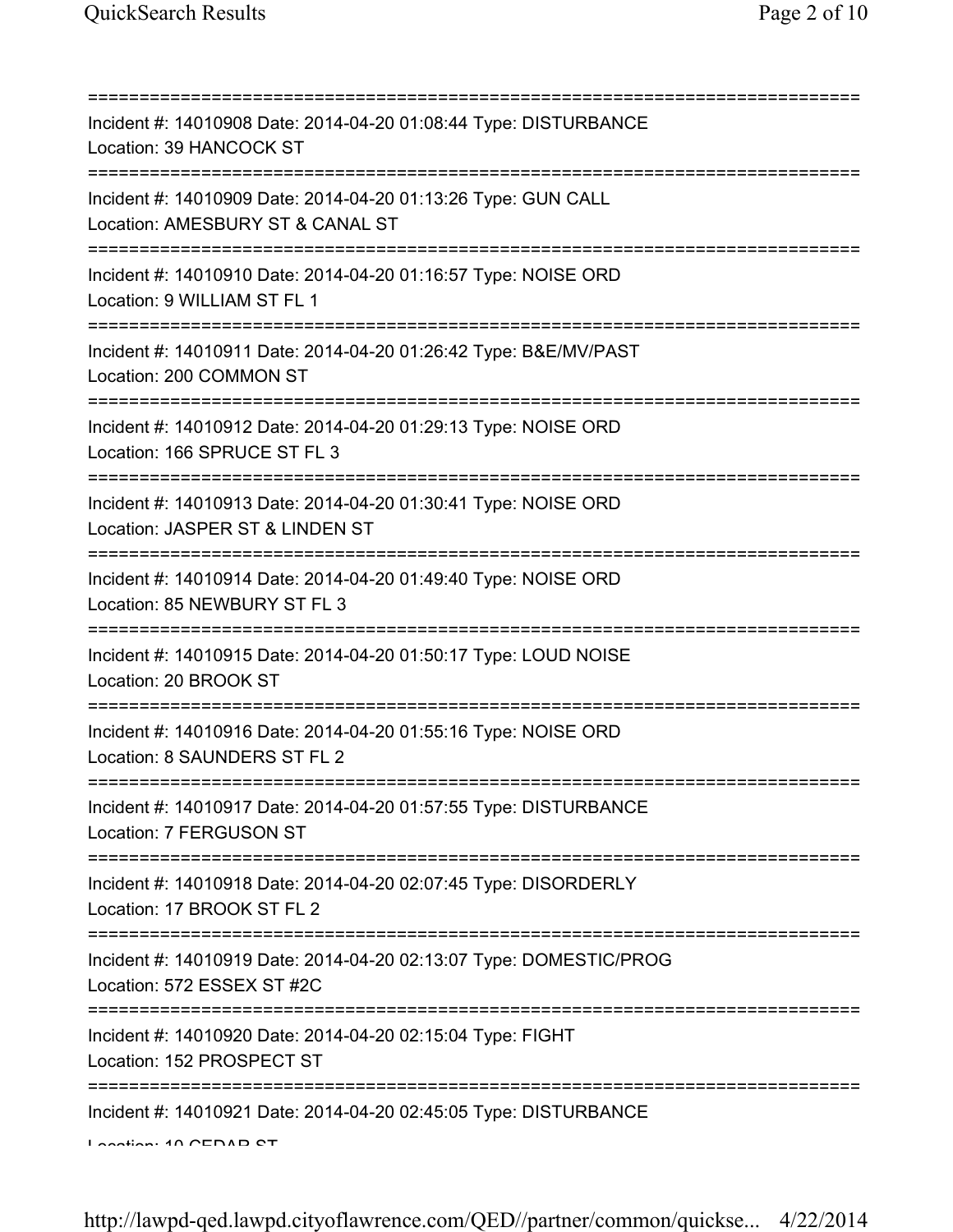| Incident #: 14010922 Date: 2014-04-20 02:46:48 Type: ALARMS<br>Location: GAS & GO / 150 WINTHROP AV<br>=======================                        |
|-------------------------------------------------------------------------------------------------------------------------------------------------------|
| Incident #: 14010923 Date: 2014-04-20 02:49:11 Type: TOW OF M/V<br>Location: 160 GARDEN ST<br>================================                        |
| Incident #: 14010924 Date: 2014-04-20 03:01:17 Type: SHOTS FIRED<br>Location: 123 BENNINGTON ST<br>====================                               |
| Incident #: 14010925 Date: 2014-04-20 03:03:43 Type: NOISE ORD<br>Location: 17 BROOK ST                                                               |
| Incident #: 14010926 Date: 2014-04-20 03:20:42 Type: DISORDERLY<br>Location: 92 BEACON ST #9                                                          |
| Incident #: 14010927 Date: 2014-04-20 03:35:35 Type: NOISE ORD<br>Location: LEGACY PARK / 112 MARSTON ST #303                                         |
| Incident #: 14010928 Date: 2014-04-20 03:47:22 Type: NOISE ORD<br>Location: 166 SPRUCE ST FL 3                                                        |
| Incident #: 14010929 Date: 2014-04-20 03:51:30 Type: LOUD NOISE<br>Location: 95 FARNHAM ST FL 3RD                                                     |
| Incident #: 14010930 Date: 2014-04-20 03:52:54 Type: FIGHT<br>Location: DENNYS / 160 WINTHROP AV                                                      |
| Incident #: 14010931 Date: 2014-04-20 04:12:04 Type: MAN DOWN<br>Location: CANAL ST & UNION ST                                                        |
| Incident #: 14010932 Date: 2014-04-20 04:16:45 Type: DISORDERLY<br>Location: 256 ESSEX ST #401                                                        |
| ================================<br>Incident #: 14010933 Date: 2014-04-20 04:18:36 Type: ALARMS<br>Location: LA PEQUENA GROCERY STORE / 490 WALNUT ST |
| ============<br>Incident #: 14010934 Date: 2014-04-20 04:31:11 Type: MAL DAMAGE<br>Location: 10 CEDAR ST                                              |
| Incident #: 14010935 Date: 2014-04-20 04:50:14 Type: NOISE ORD                                                                                        |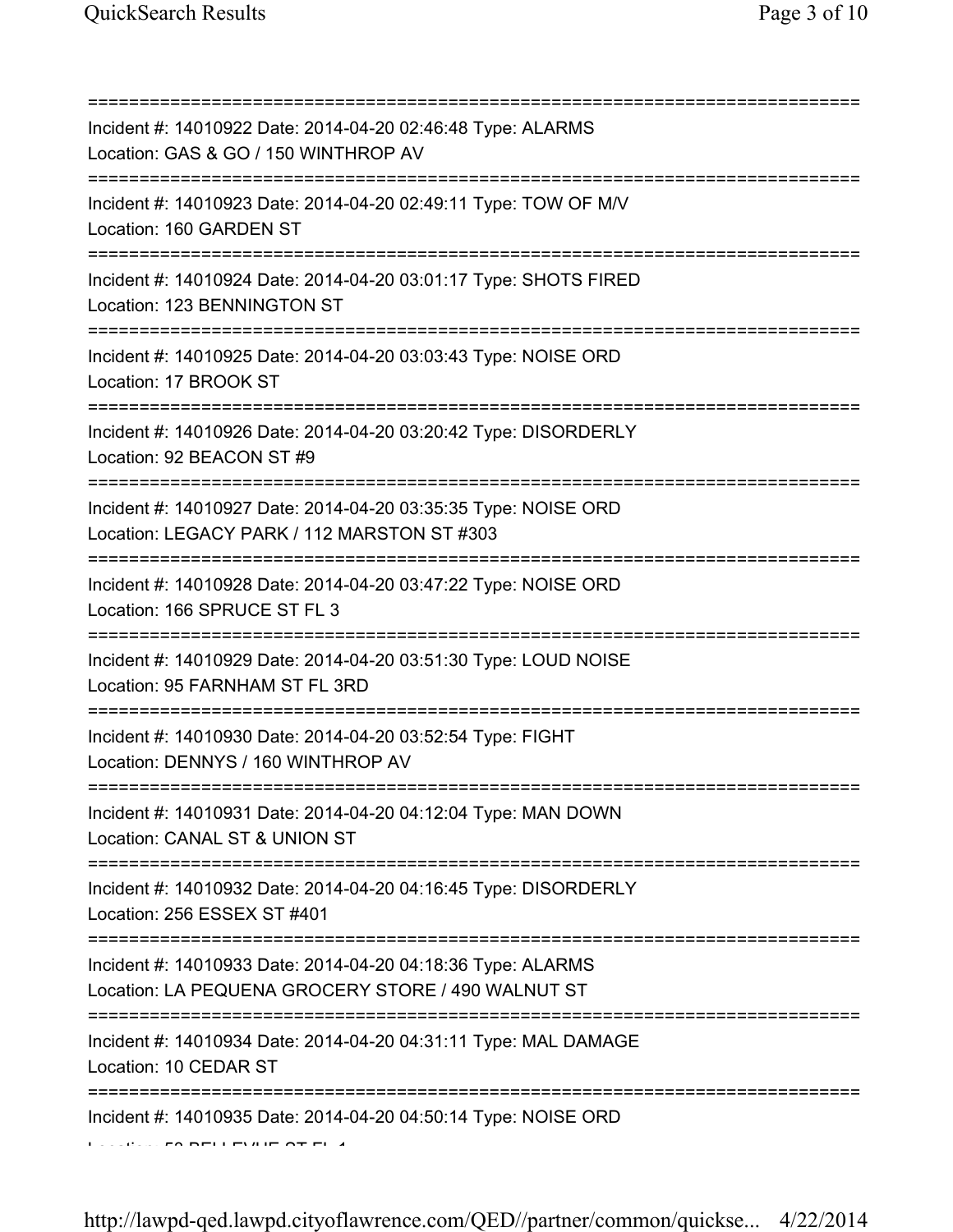Location: NEWTON ST

=========================================================================== Incident #: 14010936 Date: 2014-04-20 05:09:10 Type: GENERAL SERV Location: PRIMO'S LIQUORS / 450 HAVERHILL ST =========================================================================== Incident #: 14010937 Date: 2014-04-20 06:16:14 Type: ALARMS Location: 182 HIGH ST =========================================================================== Incident #: 14010938 Date: 2014-04-20 06:42:14 Type: NOISE ORD Location: 53 BELLEVUE ST FL 1 =========================================================================== Incident #: 14010939 Date: 2014-04-20 06:56:31 Type: MEDIC SUPPORT Location: 22 WEARE ST =========================================================================== Incident #: 14010940 Date: 2014-04-20 07:42:54 Type: DISTURBANCE Location: 18 FRANKLIN ST =========================================================================== Incident #: 14010941 Date: 2014-04-20 08:14:38 Type: ALARMS Location: WENDY'S / 55 HAMPSHIRE ST =========================================================================== Incident #: 14010942 Date: 2014-04-20 08:27:03 Type: STOL/MV/PAS Location: 344 HAMPSHIRE ST =========================================================================== Incident #: 14010943 Date: 2014-04-20 08:39:50 Type: GENERAL SERV Location: 41 BERKELEY ST =========================================================================== Incident #: 14010944 Date: 2014-04-20 08:43:50 Type: B&E/PAST Location: 53 EVERETT ST =========================================================================== Incident #: 14010945 Date: 2014-04-20 09:47:21 Type: LARCENY/MV/PAST Location: 120 BUTLER ST =========================================================================== Incident #: 14010946 Date: 2014-04-20 10:07:08 Type: AUTO ACC/NO PI Location: BRADFORD ST & BROADWAY =========================================================================== Incident #: 14010947 Date: 2014-04-20 10:10:58 Type: LOST PROPERTY Location: 325 WINTHROP AV =========================================================================== Incident #: 14010948 Date: 2014-04-20 10:23:56 Type: CK WELL BEING Location: 99 MARBLE AV =========================================================================== Incident #: 14010949 Date: 2014-04-20 10:33:50 Type: HIT & RUN M/V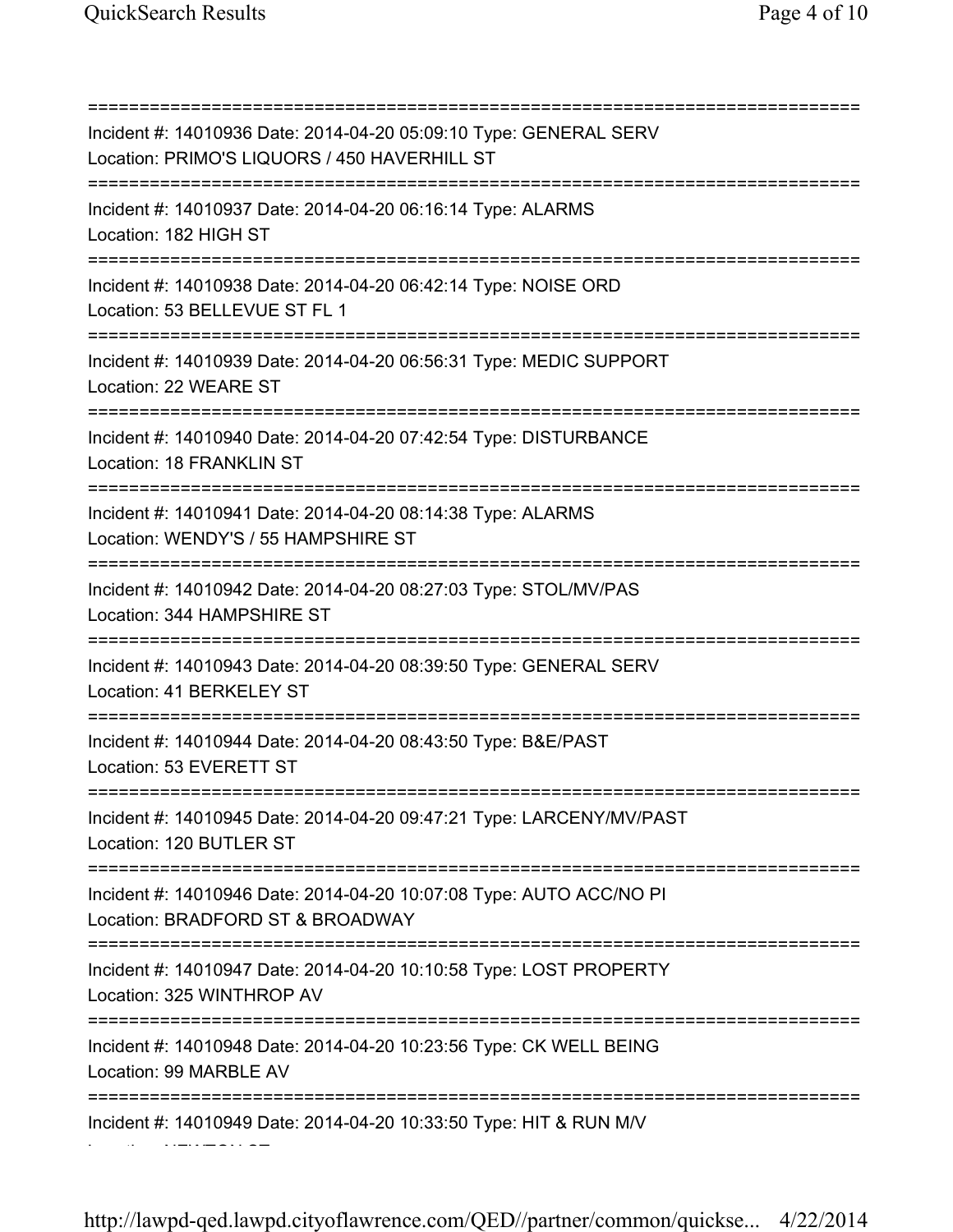=========================================================================== Incident #: 14010950 Date: 2014-04-20 10:46:28 Type: RECOV/STOL/MV Location: NEWBURY ST & ORCHARD ST =========================================================================== Incident #: 14010951 Date: 2014-04-20 10:56:59 Type: DOMESTIC/PROG Location: 33 BENNINGTON ST FL 1STFL =========================================================================== Incident #: 14010952 Date: 2014-04-20 11:08:24 Type: 209A/VIOLATION Location: 138 S UNION ST =========================================================================== Incident #: 14010953 Date: 2014-04-20 12:14:09 Type: AUTO ACC/PI Location: 200 BAILEY ST =========================================================================== Incident #: 14010954 Date: 2014-04-20 12:16:09 Type: MV/BLOCKING Location: 17 DOYLE ST =========================================================================== Incident #: 14010955 Date: 2014-04-20 12:32:41 Type: B&E/MV/PROG Location: 35 COMMON ST =========================================================================== Incident #: 14010956 Date: 2014-04-20 12:34:56 Type: LARCENY/PAST Location: 370 ESSEX ST =========================================================================== Incident #: 14010957 Date: 2014-04-20 13:19:58 Type: RECOV/STOL/MV Location: 31 BROOKFIELD ST =========================================================================== Incident #: 14010958 Date: 2014-04-20 13:27:19 Type: LARCENY/PAST Location: HOLIDAY INN EXPRESS / 224 WINTHROP AV =========================================================================== Incident #: 14010959 Date: 2014-04-20 13:32:35 Type: ALARM/BURG Location: 98 E HAVERHILL ST =========================================================================== Incident #: 14010960 Date: 2014-04-20 13:35:11 Type: NOISE ORD Location: 318 HOWARD ST FL 3RDFL =========================================================================== Incident #: 14010961 Date: 2014-04-20 13:58:18 Type: A&B PAST Location: 149 MYRTLE ST #APT 1 =========================================================================== Incident #: 14010962 Date: 2014-04-20 13:58:57 Type: UNATENEDCHILD Location: S UNION ST & WINTHROP AV =========================================================================== Incident #: 14010963 Date: 2014-04-20 14:25:36 Type: M/V STOP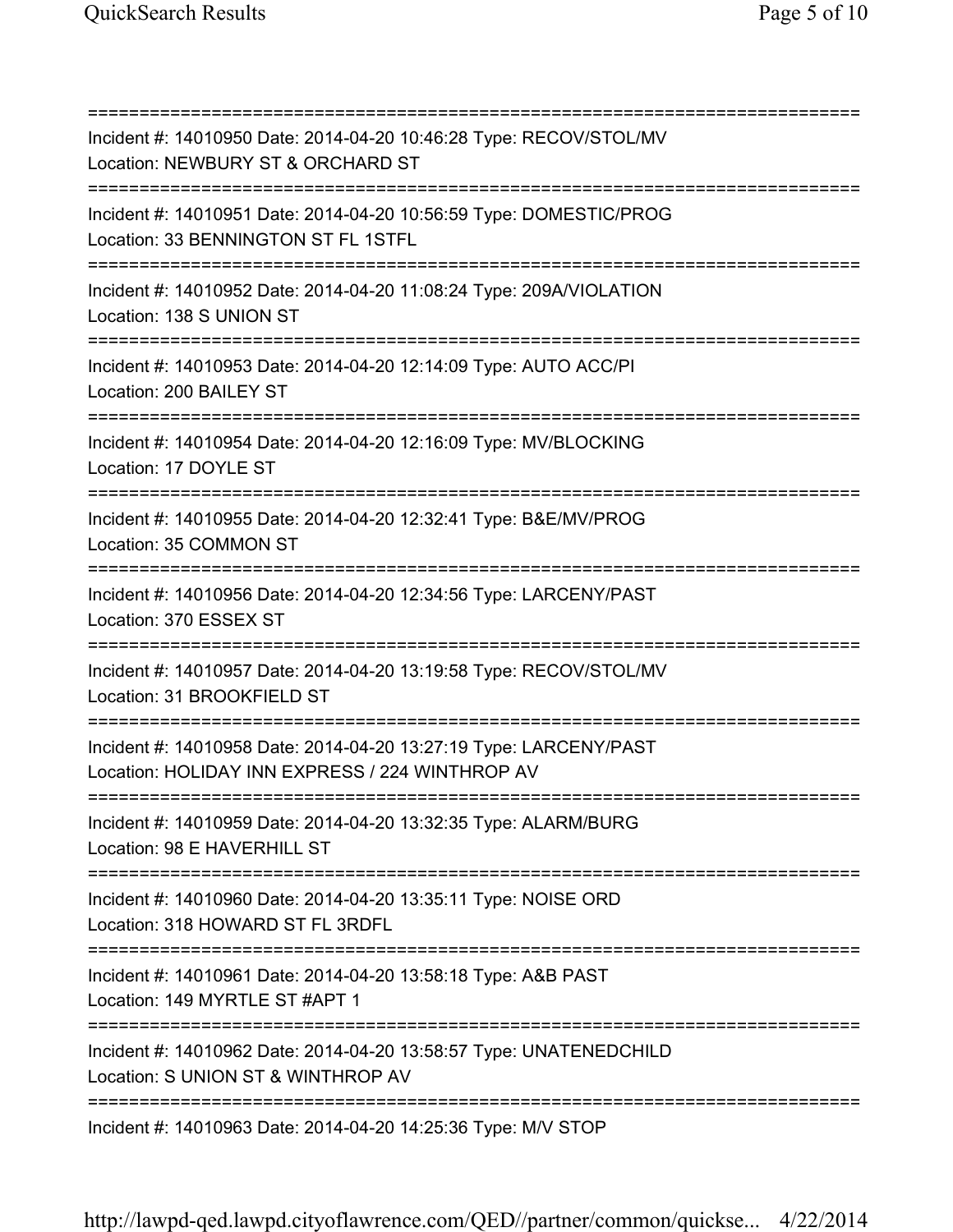=========================================================================== Incident #: 14010964 Date: 2014-04-20 14:38:20 Type: ANIMAL COMPL Location: 292 HOWARD ST =========================================================================== Incident #: 14010965 Date: 2014-04-20 14:41:59 Type: MAN DOWN Location: BRUCE ST & PARK ST =========================================================================== Incident #: 14010966 Date: 2014-04-20 14:48:53 Type: MAL DAMAGE Location: 135 WEST ST =========================================================================== Incident #: 14010968 Date: 2014-04-20 15:18:06 Type: B&E/MV/PAST Location: LAWRENCE GENERAL HOSPITAL / 1 GENERAL ST =========================================================================== Incident #: 14010967 Date: 2014-04-20 15:18:44 Type: TOW OF M/V Location: JACKSON ST & OAK ST =========================================================================== Incident #: 14010969 Date: 2014-04-20 15:24:47 Type: MISSING PERS Location: 315 E HAVERHILL ST =========================================================================== Incident #: 14010970 Date: 2014-04-20 15:27:17 Type: A&B PROG Location: MAPLE ST & SHORT ST =========================================================================== Incident #: 14010971 Date: 2014-04-20 15:28:55 Type: ANIMAL COMPL Location: BEACON ST & MT VERNON ST =========================================================================== Incident #: 14010972 Date: 2014-04-20 15:45:15 Type: TRESPASSING Location: NORTHERN ESSEX COMMUNITY COLLE / 45 FRANKLIN ST =========================================================================== Incident #: 14010973 Date: 2014-04-20 15:46:06 Type: CK WELL BEING Location: 47 TREMONT ST FL 1 =========================================================================== Incident #: 14010974 Date: 2014-04-20 16:06:40 Type: ALARM/BURG Location: 243 SALEM ST =========================================================================== Incident #: 14010975 Date: 2014-04-20 16:27:01 Type: GUN CALL Location: LAWRENCE ST & MYRTLE ST =========================================================================== Incident #: 14010976 Date: 2014-04-20 16:30:38 Type: AUTO ACC/PED Location: 207 HAVERHILL ST =========================================================================== Incident #: 14010977 Date: 2014-04-20 16:43:33 Type: ALARM/BURG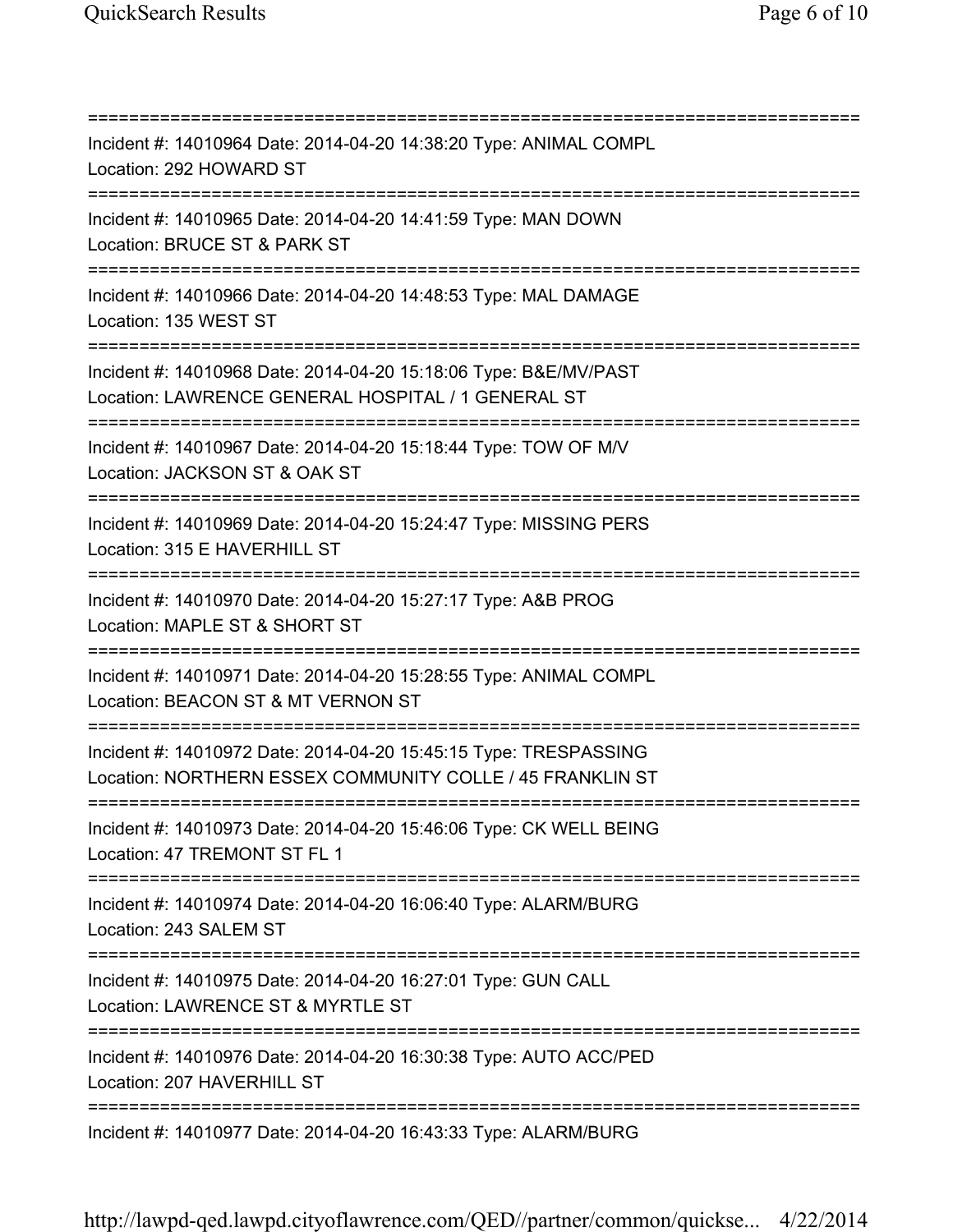Location: 15 LEA ST =========================================================================== Incident #: 14010978 Date: 2014-04-20 16:53:12 Type: ALARM/BURG Location: J BRIENS / 615 S UNION ST =========================================================================== Incident #: 14010979 Date: 2014-04-20 17:03:54 Type: ALARM/BURG Location: 16 E PLEASANT ST =========================================================================== Incident #: 14010982 Date: 2014-04-20 17:19:56 Type: WARRANT SERVE Location: 37 MILTON ST =========================================================================== Incident #: 14010980 Date: 2014-04-20 17:21:50 Type: HIT & RUN M/V Location: FERN ST & LAWRENCE ST =========================================================================== Incident #: 14010981 Date: 2014-04-20 17:22:32 Type: TRESPASSING Location: MCDONALDS / 50 BROADWAY =========================================================================== Incident #: 14010983 Date: 2014-04-20 17:25:57 Type: LOUD NOISE Location: 2 CAULKINS CT =========================================================================== Incident #: 14010984 Date: 2014-04-20 17:27:54 Type: FIRE Location: 171 WEST ST =========================================================================== Incident #: 14010985 Date: 2014-04-20 17:33:03 Type: LOUD NOISE Location: 89 BROOKFIELD ST FL 1 =========================================================================== Incident #: 14010986 Date: 2014-04-20 17:49:25 Type: TOW OF M/V Location: GUN AND SPORT NORTH INC / 248 BROADWAY #B =========================================================================== Incident #: 14010987 Date: 2014-04-20 17:52:25 Type: TOW OF M/V Location: GUN AND SPORT NORTH INC / 248 BROADWAY =========================================================================== Incident #: 14010988 Date: 2014-04-20 18:06:03 Type: MAN DOWN Location: BRADFORD ST =========================================================================== Incident #: 14010989 Date: 2014-04-20 18:07:39 Type: 209A/VIOLATION Location: 19 EUTAW ST =========================================================================== Incident #: 14010990 Date: 2014-04-20 18:34:15 Type: DRUG VIO Location: 179 EXCHANGE ST =========================================================================== Incident #: 14010991 Date: 2014 04 20 18:38:02 Type: LOUD NOISE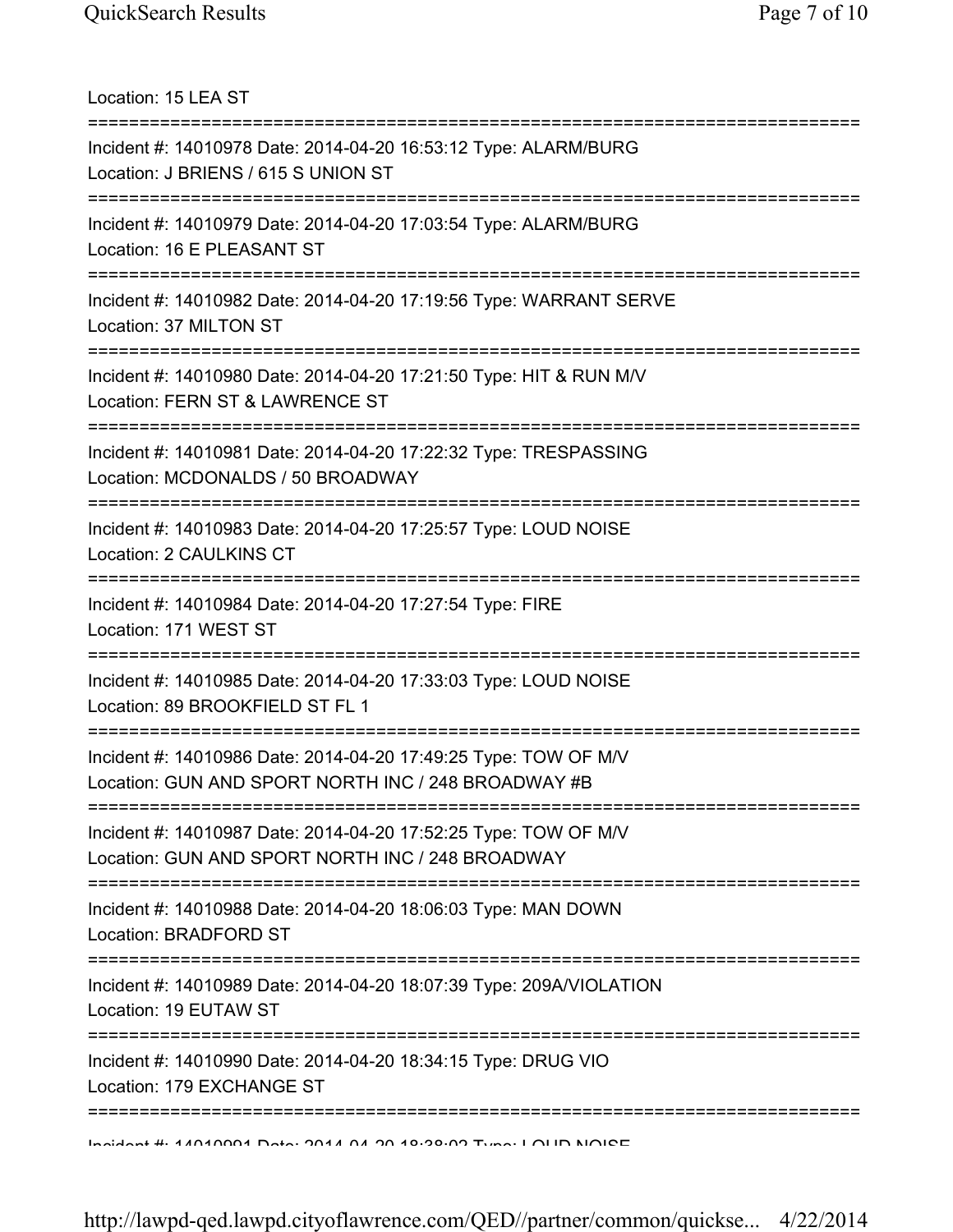Location: 149 MARGIN ST =========================================================================== Incident #: 14010992 Date: 2014-04-20 19:00:17 Type: DRUG VIO Location: 23 WOODLAND ST =========================================================================== Incident #: 14010993 Date: 2014-04-20 19:10:16 Type: UNKNOWN PROB Location: 83 BOEHM ST =========================================================================== Incident #: 14010994 Date: 2014-04-20 19:11:50 Type: GUN CALL Location: 159 LAWRENCE ST =========================================================================== Incident #: 14010995 Date: 2014-04-20 19:23:57 Type: SUS PERS/MV Location: 45 CEDAR ST =========================================================================== Incident #: 14010996 Date: 2014-04-20 19:53:36 Type: ALARM/BURG Location: 33 S BOWDOIN ST =========================================================================== Incident #: 14010997 Date: 2014-04-20 20:07:47 Type: ALARM/BURG Location: RESD; RAVTIALA, JOHN LYNN / 8 HARRISON ST =========================================================================== Incident #: 14010999 Date: 2014-04-20 20:09:47 Type: ALARM/BURG Location: 85 ARLINGTON ST FL 2 =========================================================================== Incident #: 14010998 Date: 2014-04-20 20:10:06 Type: ASSSIT AMBULANC Location: 278 BROADWAY =========================================================================== Incident #: 14011000 Date: 2014-04-20 20:11:59 Type: LOUD NOISE Location: 150 COMMON ST =========================================================================== Incident #: 14011001 Date: 2014-04-20 20:19:34 Type: HIT & RUN M/V Location: 346 AMES ST =========================================================================== Incident #: 14011002 Date: 2014-04-20 20:52:15 Type: ROBBERY UNARM Location: GREENWOOD ST & LOWELL ST =========================================================================== Incident #: 14011003 Date: 2014-04-20 21:00:16 Type: LOUD NOISE Location: 26 EXETER ST =========================================================================== Incident #: 14011004 Date: 2014-04-20 21:41:16 Type: M/V STOP Location: COMMON ST & HAMPSHIRE ST ===========================================================================  $I$  Incident Date: 2014 04 20 21:50:47 Type: MALOTOP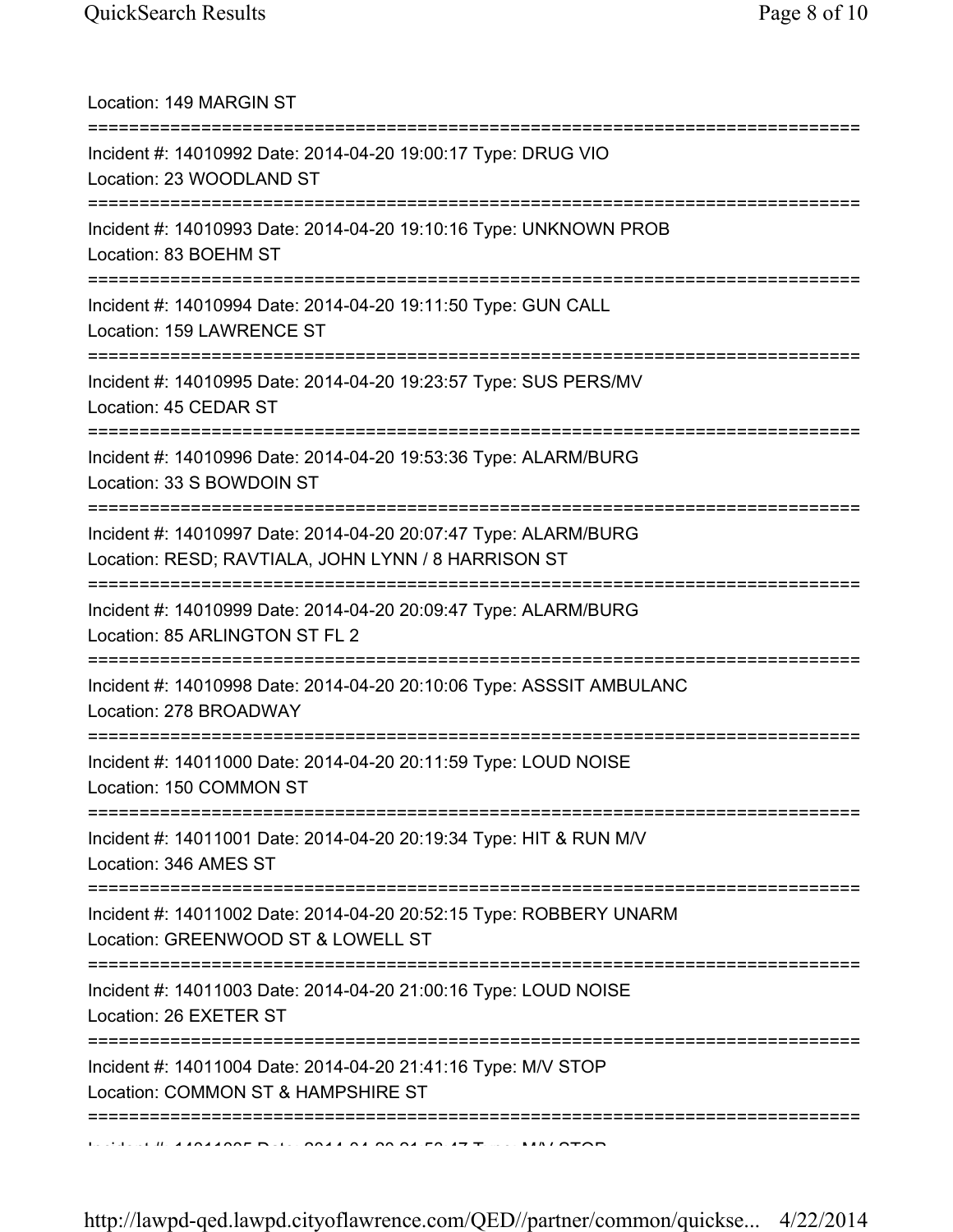| ==================================<br>:========================== | Location: BROADWAY & HAVERHILL ST                                                                        |
|-------------------------------------------------------------------|----------------------------------------------------------------------------------------------------------|
|                                                                   | Incident #: 14011006 Date: 2014-04-20 21:57:17 Type: DISTURBANCE<br>Location: 141 AMESBURY ST            |
|                                                                   | Incident #: 14011007 Date: 2014-04-20 22:34:23 Type: LOUD NOISE<br>Location: 220 ESSEX ST                |
|                                                                   | Incident #: 14011008 Date: 2014-04-20 22:46:11 Type: AUTO ACC/NO PI<br>Location: BENNINGTON ST & PARK ST |
|                                                                   | Incident #: 14011009 Date: 2014-04-20 22:50:29 Type: NOISE ORD<br>Location: 97 MARBLE AV                 |
|                                                                   | Incident #: 14011010 Date: 2014-04-20 23:05:21 Type: M/V STOP<br>Location: ESSEX ST & HAMPSHIRE ST       |
|                                                                   | Incident #: 14011011 Date: 2014-04-20 23:11:40 Type: AUTO ACC/NO PI<br>Location: 467 BROADWAY            |
|                                                                   | Incident #: 14011012 Date: 2014-04-20 23:26:43 Type: FIGHT<br>Location: 220 ESSEX ST                     |
|                                                                   | Incident #: 14011013 Date: 2014-04-20 23:28:14 Type: FIGHT<br>Location: 351 BROADWAY                     |
|                                                                   | Incident #: 14011014 Date: 2014-04-20 23:47:45 Type: FIGHT<br>Location: 2 AMESBURY ST                    |
|                                                                   | Incident #: 14011015 Date: 2014-04-20 23:47:45 Type: FIGHT<br>Location: LA PARILLA / 2 AMESBURY ST       |
|                                                                   | Incident #: 14011016 Date: 2014-04-20 23:48:59 Type: B&E/MV/PAST<br>Location: 50 ISLAND ST               |

354 record(s)

{ call presslog("2014-04-20","0000","2014-04-20","2359") } Total records found: 354 These results were produced by the following query: